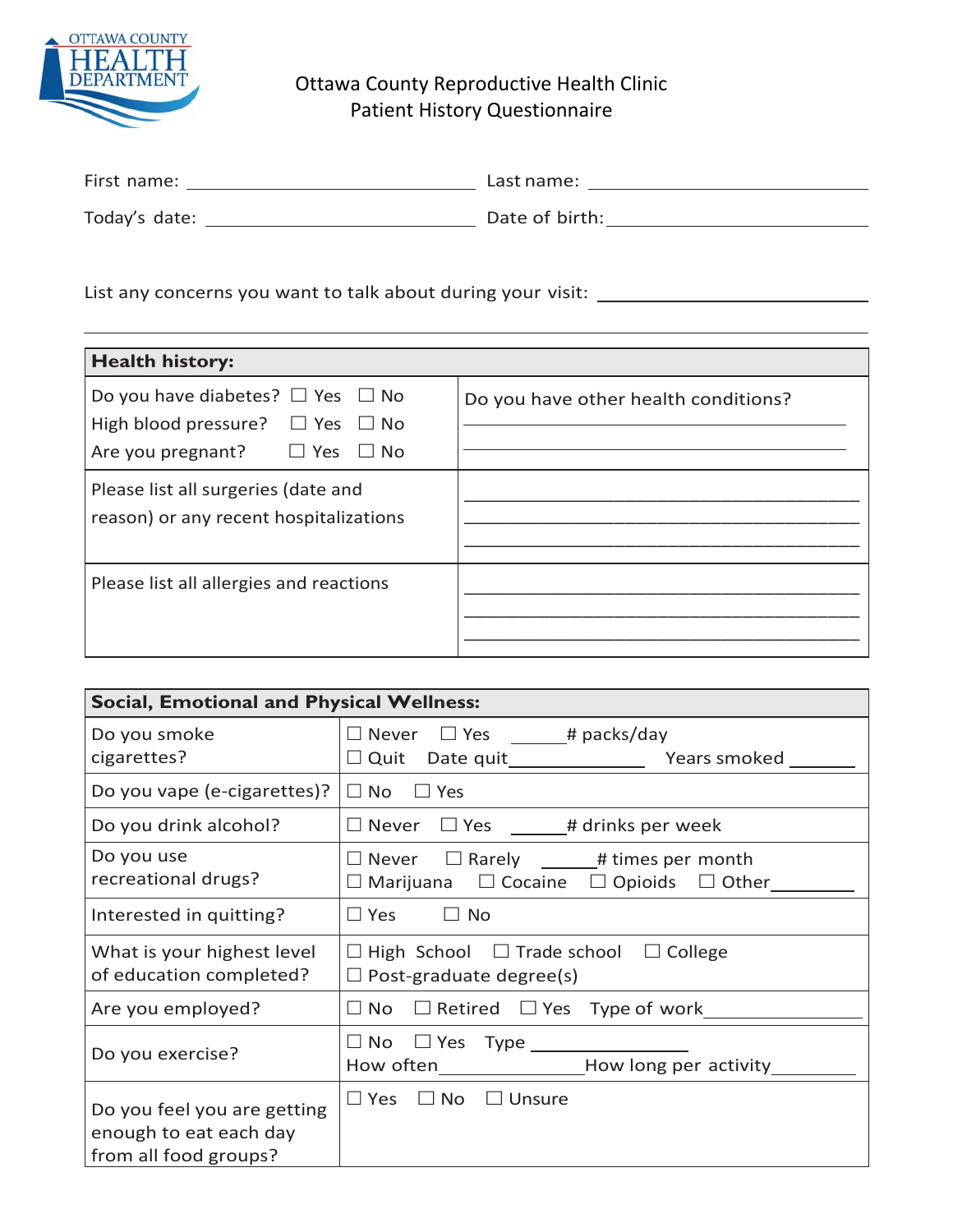| Do you have enough money<br>for groceries and living<br>expenses?                                          | $\square$ Yes<br>$\Box$ No<br>$\Box$ Unsure                                                                                                                         |
|------------------------------------------------------------------------------------------------------------|---------------------------------------------------------------------------------------------------------------------------------------------------------------------|
| Do you have a place to live?                                                                               | $\Box$ Yes<br>$\Box$ No                                                                                                                                             |
| Do you have transportation?<br>What is your<br>marital status?                                             | $\Box$ No<br>$\square$ Yes<br>$\Box$ Married $\Box$ Partnership $\Box$ Divorced $\Box$ Separated<br>$\Box$ Single $\Box$ Widow/er                                   |
| Are you<br>sexually active?                                                                                | $\Box$ No $\Box$ Yes # of sexual partners ______<br>$\Box$ Women $\Box$ Both<br>$\square$ Men<br>Contraception: $\square$ No $\square$ Yes If yes, method $\square$ |
| How would you<br>best describe<br>your gender?                                                             | $\square$ Male<br>$\Box$ Transgender<br>$\Box$ Female<br>$\Box$ Nonbinary $\Box$ Other:                                                                             |
| How would you best<br>describe your sexuality?                                                             | $\Box$ Straight $\Box$ Bisexual<br>$\Box$ Lesbian<br>$\Box$ Gay<br>Pansexual<br>$\Box$ Other:                                                                       |
| Are you at risk for an STI?                                                                                | $\Box$ No<br>$\Box$ Unsure<br>$\square$ Yes                                                                                                                         |
| Do you have children?                                                                                      | $\Box$ No<br>$\Box$ Yes # of children ________ ages _____                                                                                                           |
| Would you like to have<br>more children in the next 12<br>months?                                          | $\Box$ Yes $\Box$ No<br>$\Box$ Unsure                                                                                                                               |
| If yes, do you take folic acid<br>supplements daily?                                                       | $\Box$ Yes<br>$\Box$ No<br>$\Box$ Unsure                                                                                                                            |
| If yes, have you or your<br>partner recently traveled to<br>an area of high transmission<br>of Zika Virus? | $\Box$ Yes<br>$\Box$ No<br>$\Box$ Unsure                                                                                                                            |
| Do you feel safe in your<br>current relationship and/or<br>home?                                           | $\Box$ Yes<br>$\Box$ No<br>$\Box$ Unsure                                                                                                                            |
| How often do you get the<br>social and emotional<br>support you need?                                      | $\Box$ Usually $\Box$ Sometimes $\Box$ Rarely<br>Always<br>$\Box$ Never<br>$\mathsf{L}$                                                                             |
| Have you ever been<br>emotionally, physically, or<br>verbally assaulted by<br>someone?                     | $\Box$ Yes<br>$\Box$ No<br>$\Box$ Unsure                                                                                                                            |
| Have you ever been forced<br>to do something sexually<br>that you didn't want to do?                       | $\Box$ Yes<br>$\Box$ No<br>⊿ Unsure                                                                                                                                 |
| Have you ever had sexual<br>intercourse under the<br>influence of alcohol and/or<br>other drugs?           | $\Box$ Yes<br>$\Box$ No<br>$\sqsupset$ Unsure                                                                                                                       |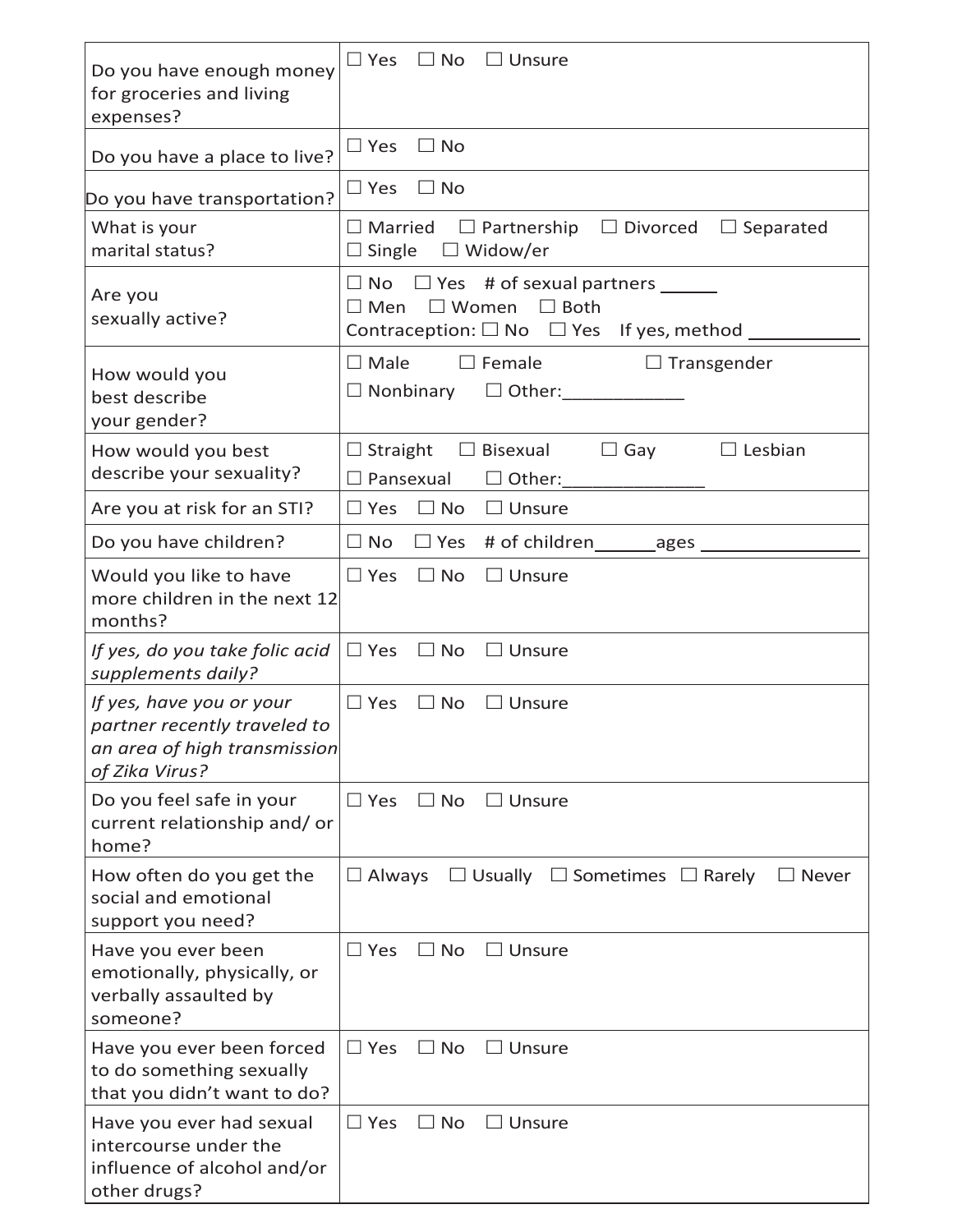| <b>Life Plans:</b>                                                                                 |               |           |                    |                                                                   |
|----------------------------------------------------------------------------------------------------|---------------|-----------|--------------------|-------------------------------------------------------------------|
| If you do not have<br>children, do you know<br>when you would like<br>to have your first<br>child? | $\Box$ Yes    | $\Box$ No | $\Box$ Unsure      |                                                                   |
| If you become pregnant,<br>what will you do?                                                       |               |           |                    |                                                                   |
| Do you know about safe<br>spacing between children?                                                | $\Box$ Yes    | $\Box$ No | $\Box$ Unsure      |                                                                   |
|                                                                                                    |               |           |                    | If you do not have a partner, please skip the following questions |
| Do you and your partner<br>trust each other?                                                       | $\Box$ Yes    | $\Box$ No | $\sqsupset$ Unsure |                                                                   |
| Do you and your partner<br>respect each other?                                                     | $\Box$ Yes    | $\Box$ No | $\square$ Unsure   |                                                                   |
| Do you and your partner<br>support each other?                                                     | $\Box$ Yes    | $\Box$ No | $\Box$ Unsure      |                                                                   |
| Do you and your partner<br>communicate with each<br>other?                                         | $\square$ Yes | $\Box$ No | $\Box$ Unsure      |                                                                   |
| Are you able to go out with<br>friends without your<br>partner?                                    | $\square$ Yes | $\Box$ No | <b>Unsure</b>      |                                                                   |
| Do you have a good<br>relationship with your<br>parents/ support person?                           | $\Box$ Yes    | $\Box$ No | Unsure             |                                                                   |
| What are your life goals?                                                                          |               |           |                    |                                                                   |

| If you are under the age of 18, please answer the following:                                                    |                      |  |  |  |
|-----------------------------------------------------------------------------------------------------------------|----------------------|--|--|--|
| Have you told one or both of your parents or any adult about<br>your decision to seek family planning services? | $\Box$ Yes $\Box$ No |  |  |  |
| If yes? Who?                                                                                                    |                      |  |  |  |
| Do you live with your parents?                                                                                  | $Yes \Box No$        |  |  |  |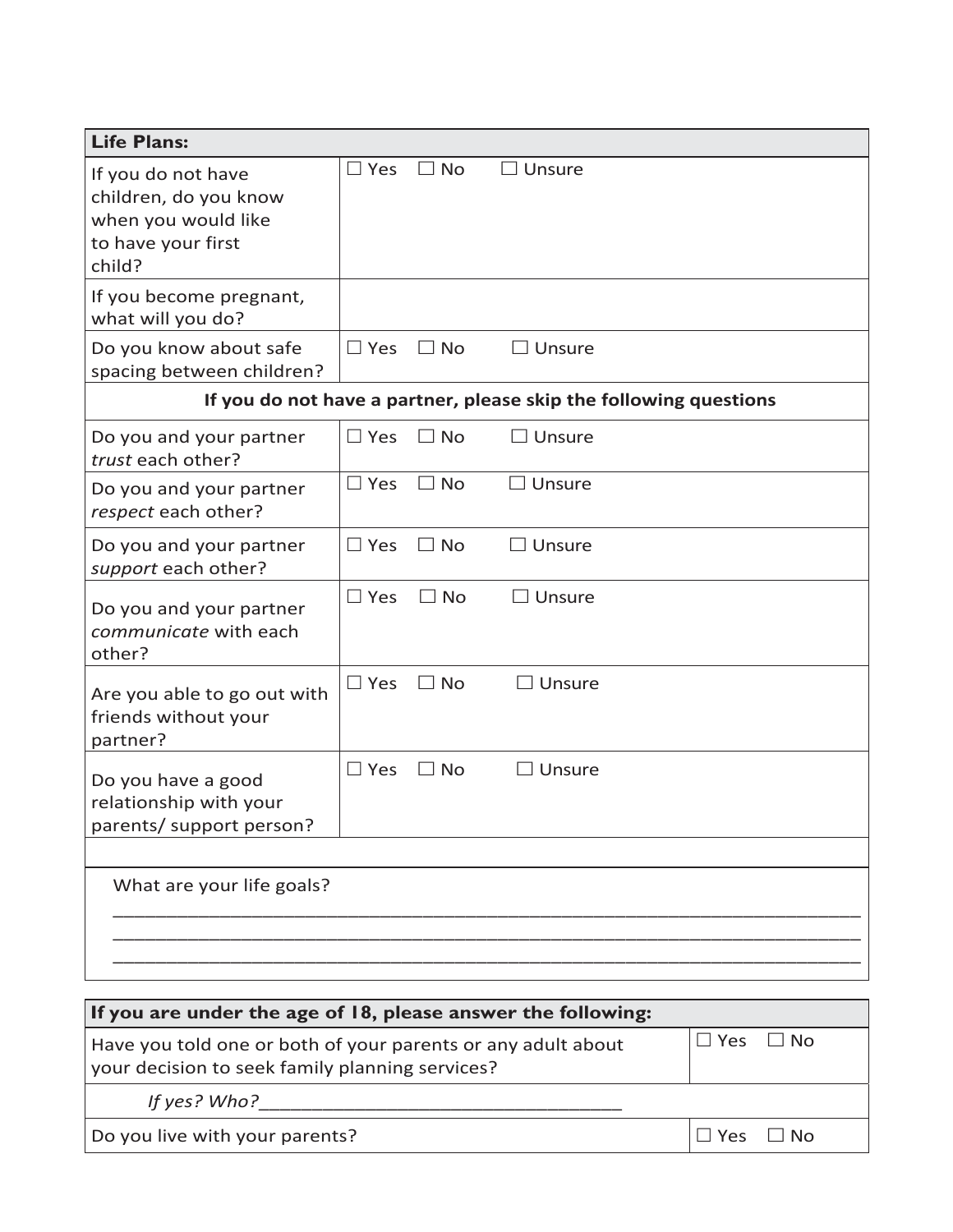| <b>Family history:</b>         |                    |                          |                    |                           |  |                                |
|--------------------------------|--------------------|--------------------------|--------------------|---------------------------|--|--------------------------------|
| Relation                       |                    | <b>Health conditions</b> |                    | Family history of cancer? |  |                                |
| Mother                         |                    |                          |                    |                           |  | If yes, list relative and type |
| Father                         |                    |                          |                    |                           |  | of cancer.                     |
| Children                       |                    |                          |                    |                           |  |                                |
| Brother/Sister                 |                    |                          |                    |                           |  |                                |
| <b>Preventive care:</b>        |                    |                          |                    |                           |  |                                |
| Have you                       | $\Box$ Flu         |                          | Date:              |                           |  | Place:                         |
| received any of                | $\exists$ HPV      |                          | Date:              |                           |  | Place:                         |
| the following<br>vaccines?     | Tetanus            |                          | Date:              |                           |  | Place:                         |
|                                | <b>Hepatitis B</b> |                          | Date:              |                           |  | Place:                         |
|                                | Other<br>٦         |                          | Date:              |                           |  | Place:                         |
| <b>Recent tests</b>            |                    | $\Box$ Colonoscopy       |                    | Date:                     |  | Place:                         |
| or procedures                  | Colposcopy         |                          |                    | Date:                     |  | Place:                         |
|                                |                    | Mammogram                |                    | Date:                     |  | Place:                         |
|                                | $\exists$ PAP      |                          | Date:              |                           |  | Place:                         |
| Other:                         |                    |                          |                    |                           |  |                                |
| <b>Specialists:</b>            |                    |                          |                    |                           |  |                                |
| Provider's first and last name |                    | Specialty                |                    | Town / City               |  |                                |
|                                |                    |                          |                    |                           |  |                                |
|                                |                    |                          |                    |                           |  |                                |
|                                |                    |                          |                    |                           |  |                                |
| <b>Medications:</b>            |                    |                          |                    |                           |  |                                |
| Name                           |                    |                          | Dose/Times per day |                           |  |                                |
|                                |                    |                          |                    |                           |  |                                |
|                                |                    |                          |                    |                           |  |                                |
|                                |                    |                          |                    |                           |  |                                |
|                                |                    |                          |                    |                           |  |                                |
|                                |                    |                          |                    |                           |  |                                |
| <b>Pharmacies:</b>             |                    |                          |                    |                           |  |                                |
| Name                           |                    |                          |                    | Location                  |  |                                |

Local

Mail order